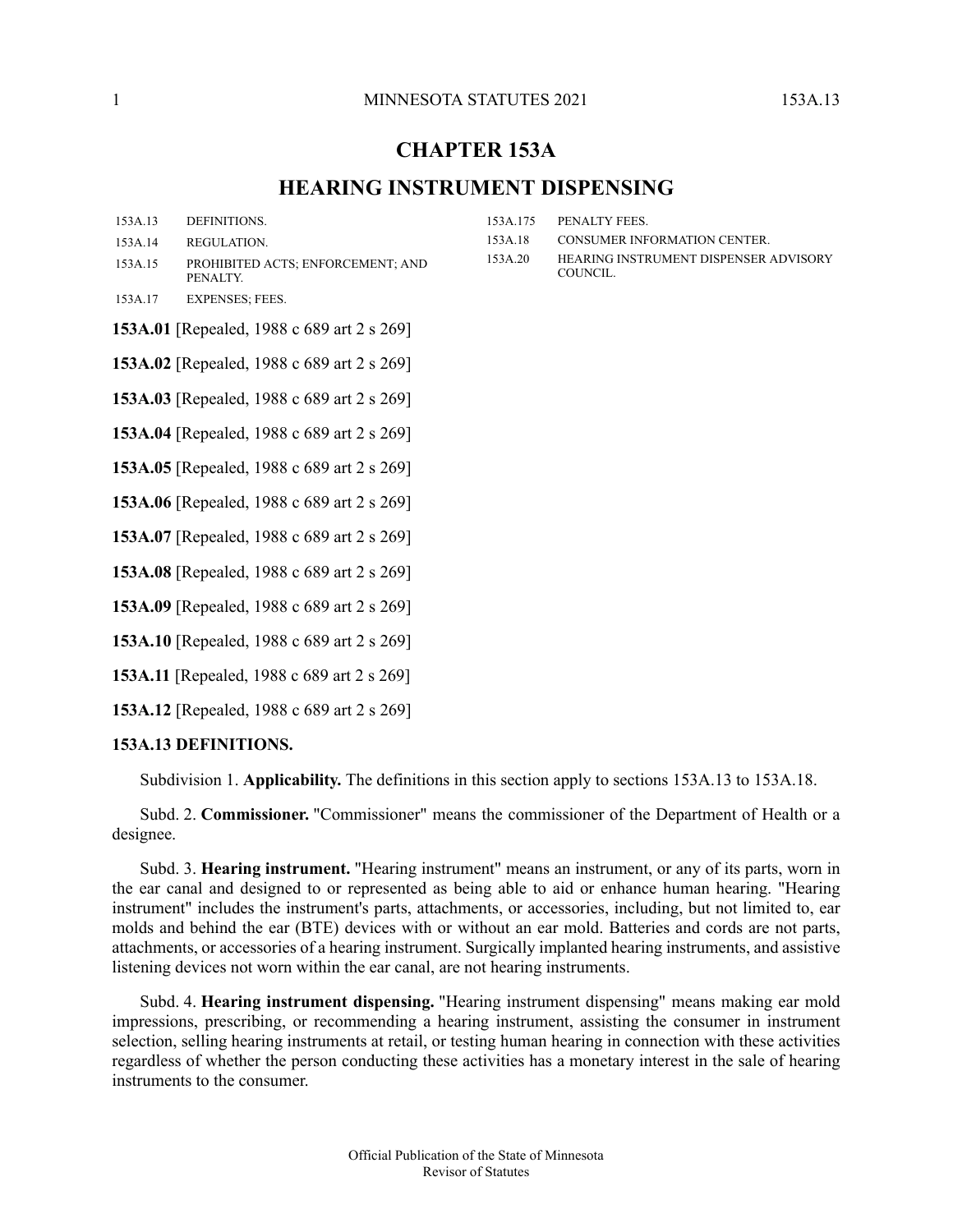153A.13 MINNESOTA STATUTES 2021 2

Subd. 5. **Dispenser of hearing instruments.** "Dispenser of hearing instruments" means a natural person who engages in hearing instrument dispensing whether or not certified by the commissioner of health or licensed by an existing health-related board, except that a person described as follows is not a dispenser of hearing instruments:

(1) a student participating in supervised field work that is necessary to meet requirements of an accredited educational program if the student is designated by a title which clearly indicates the student's status as a student trainee; or

(2) a person who helps a dispenser of hearing instruments in an administrative or clerical manner and does not engage in hearing instrument dispensing.

A person who offers to dispense a hearing instrument, or a person who advertises, holds out to the public, or otherwise represents that the person is authorized to dispense hearing instruments must be certified by the commissioner except when the person is an audiologist as defined in section 148.512.

Subd. 6. **Advisory council.** "Advisory council" means the Minnesota Hearing Instrument Dispenser Advisory Council, or a committee of it, established under section 153A.20.

Subd. 7. **ANSI.** "ANSI" means ANSI S3.6-1989, American National Standard Specification for Audiometers from the American National Standards Institute. This document is available through the Minitex interlibrary loan system.

Subd. 8. **Certification number.** "Certification number" meansthe number assigned to each certification by the commissioner.

Subd. 9. **Supervision.** "Supervision" means monitoring activities of, and accepting responsibility for, the hearing instrument dispensing activities of a trainee.

Subd. 10. **Direct supervision or directly supervised.** "Direct supervision" or "directly supervised" means the on-site and contemporaneous location of a supervisor and trainee, when the supervisor observes the trainee engaging in hearing instrument dispensing with a consumer.

<span id="page-1-0"></span>Subd. 11. **Indirectsupervision or indirectly supervised.** "Indirectsupervision" or "indirectly supervised" meansthe remote and independent performance of hearing instrument dispensing by a trainee when authorized under section 153A.14, subdivision 4a, paragraph (b).

History: 1988 c 689 art 2 s 55; 1989 c 282 art 2 s 46; 1993 c 201 s 1,2; 1995 c 164 s 24; 1998 c 317 *s 17; 2000 c 460 s 51-53; 2005 c 147 art 7 s 11; 2006 c 267 art 2 s 15*

## **153A.14 REGULATION.**

Subdivision 1. **Application for certificate.** An applicant must:

(1) be 21 years of age or older;

(2) apply to the commissioner for a certificate to dispense hearing instruments on application forms provided by the commissioner;

(3) at a minimum, provide the applicant's name, Social Security number, business address and phone number, employer, and information about the applicant's education, training, and experience in testing human hearing and fitting hearing instruments;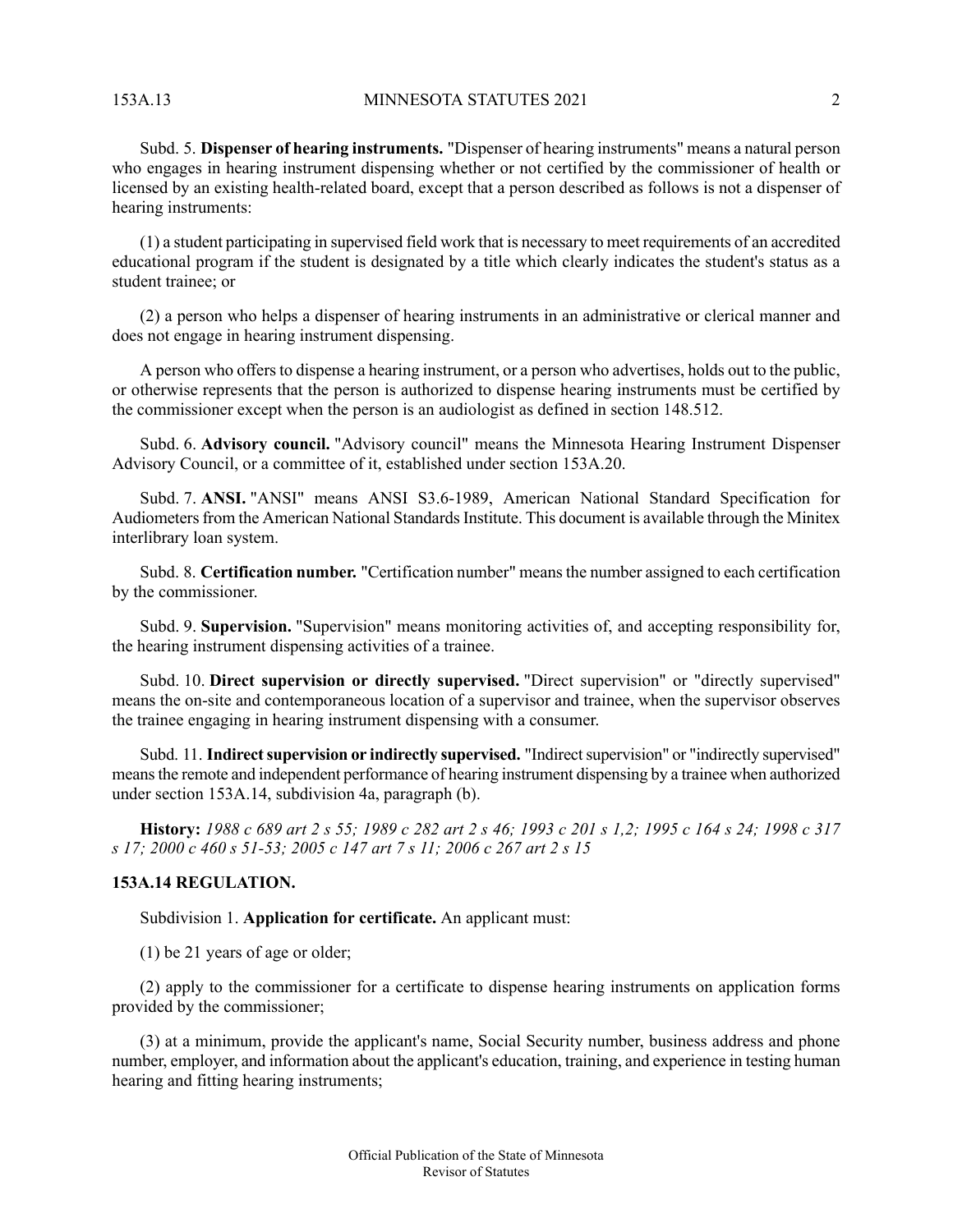(4) include with the application a statement that the statements in the application are true and correct to the best of the applicant's knowledge and belief;

(5) include with the application a written and signed authorization that authorizes the commissioner to make inquiries to appropriate regulatory agencies in this or any other state where the applicant has sold hearing instruments;

(6)submit certification to the commissioner that the applicant's audiometric equipment has been calibrated to meet current ANSI standards within 12 months of the date of the application;

(7) submit evidence of continuing education credits, if required;

(8) submit all fees as required under section 153A.17; and

(9) consent to a fingerprint-based criminal history records check required under section 144.0572, pay all required fees, and cooperate with all requests for information. An applicant must complete a new criminal background check if more than one year has elapsed since the applicant last applied for a license.

Subd. 2. **Issuance of certificate.** (a) The commissioner shall issue a certificate to each dispenser of hearing instruments who applies under subdivision 1 if the commissioner determines that the applicant is in compliance with this chapter, has passed an examination administered by the commissioner, has met the continuing education requirements, if required, and has paid the fee set by the commissioner. The commissioner may reject or deny an application for a certificate if there is evidence of a violation or failure to comply with this chapter.

(b) The commissioner shall not issue a certificate to an applicant who refuses to consent to a criminal history background check as required by section 144.0572 within 90 days after submission of an application or fails to submit fingerprints to the Department of Human Services. Any fees paid by the applicant to the Department of Health shall be forfeited if the applicant refuses to consent to the background study.

Subd. 2a. [Repealed, 2005 c 147 art 7 s 20]

Subd. 2b. **Action on applications for certification.** The commissioner shall act on applications for certification, and applications for renewal of certification, according to paragraphs (a) to (c).

(a) The commissioner shall determine if the applicant meets the requirements for certification. The commissioner may investigate information provided by an applicant to determine whether the information is accurate and complete.

(b) The commissioner shall notify each applicant of action taken on the application and of the grounds for denying certification if certification is denied.

(c) The commissioner shall comply with contested case procedures in chapter 14 when suspending, revoking, or refusing to issue or renew a certificate under this section.

Subd. 2c. **Reapplication following denial, rejection, revocation, or suspension of certification.** After two years, upon application and evidence that the disqualifying behavior has ceased, the commissioner may restore or approve certification previously denied, rejected, revoked, orsuspended, provided that the applicant has met all conditions and terms of any orders to which the applicant is a subject.

Subd. 2d. **Certification renewal notice.** Certification must be renewed annually. The commissioner shall mail a renewal notice to the dispenser's last known address on record with the commissioner by September 1 of each year. A dispenser is not relieved from meeting the renewal deadline on the basis that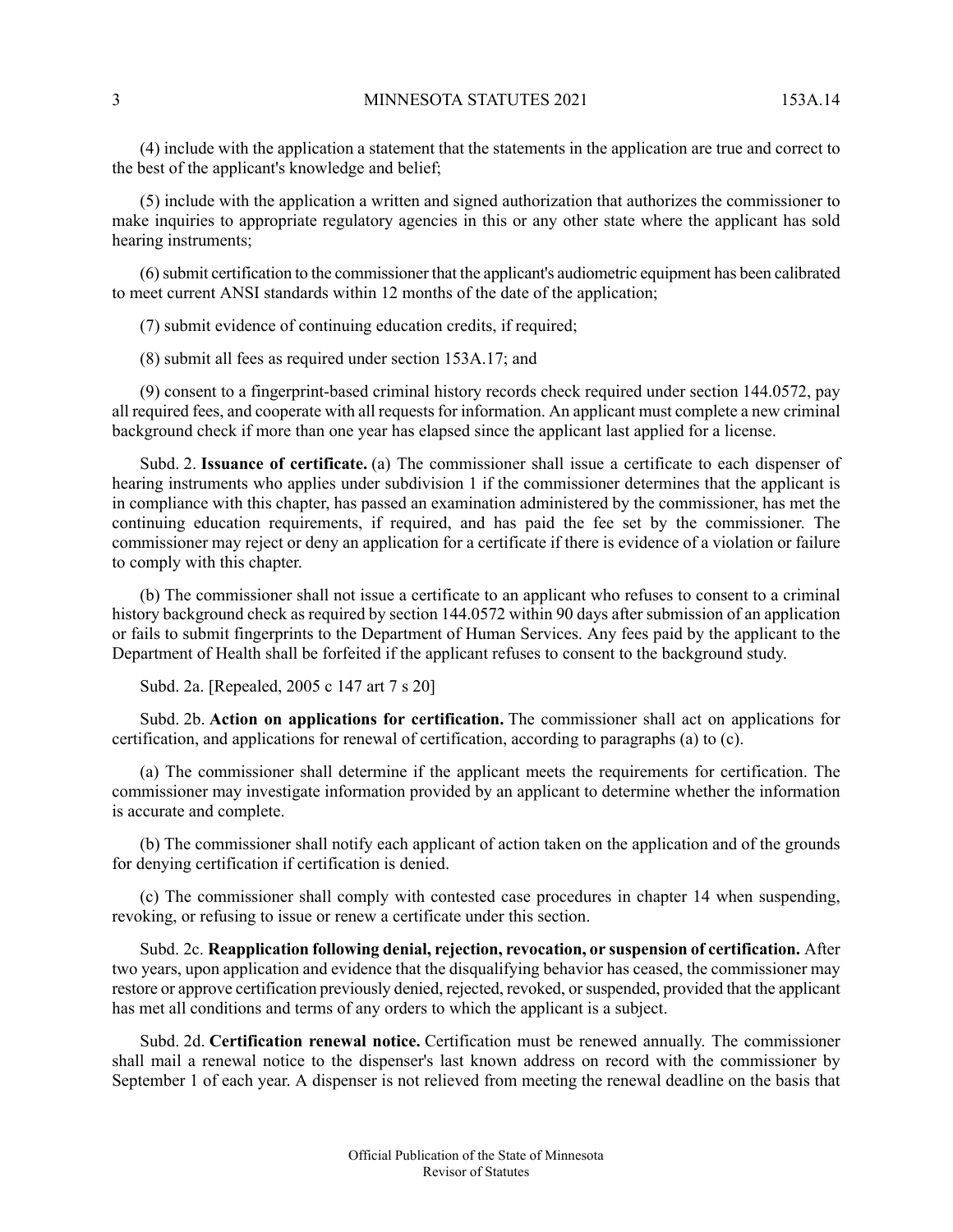the dispenser did not receive the renewal notice. In renewing a certificate, a dispenser shall follow the procedures for applying for a certificate specified in subdivision 1.

Subd. 2e. **Renewal requirements.** A certificate must be renewed effective November 1 of each year. To renew a certificate, an applicant must:

(1) annually complete a renewal application on a form provided by the commissioner and submit the annual renewal fee by the deadline;

(2)submit certification to the commissioner that the applicant's audiometric equipment has been calibrated to meet current ANSI standards within 12 months of the date of the application, if the applicant tests hearing;

(3) submit evidence of completion of continuing education requirements, if required; and

(4) submit additional information if requested by the commissioner to clarify information presented in the renewal application. The information must be submitted within 30 days of the commissioner's request.

Subd. 2f. **Late renewals.** The deadline for application to renew certification is October 1 of each year. An application for certification renewal must be received by the Department of Health or postmarked by October 1. An application not received or postmarked by October 1 shall be a late renewal and must be accompanied by a late fee as required in section 153A.17. If the postmark is illegible, the application shall be considered timely if received by October 7.

Subd. 2g. **Lapse in certification.** Certification shall lapse if not renewed before November 1 of each year. An applicant whose certification has lapsed less than two years must meet all the requirements of this chapter except the certification by examination requirements of subdivision 2h. The application fees to renew certification following a lapse of lessthan two years must include the late fee. An applicant whose certification has lapsed for two years or more must meet all the requirements of this chapter except the continuing education requirement of subdivision 2i. Certification application fees of applicants whose certification has lapsed for any amount of time shall not be prorated over the time remaining in the annual certification period.

Subd. 2h. **Certification by examination.** An applicant must achieve a passing score, as determined by the commissioner, on an examination according to paragraphs (a) to (c).

(a) The examination must include, but is not limited to:

(1) A written examination approved by the commissioner covering the following areas as they pertain to hearing instrument selling:

- (i) basic physics of sound;
- (ii) the anatomy and physiology of the ear;
- (iii) the function of hearing instruments; and
- (iv) the principles of hearing instrument selection.

(2) Practical tests of proficiency in the following techniques as they pertain to hearing instrument selling:

(i) pure tone audiometry, including air conduction testing and bone conduction testing;

(ii) live voice or recorded voice speech audiometry including speech recognition (discrimination) testing, most comfortable loudness level, and uncomfortable loudness measurements of tolerance thresholds;

(iii) masking when indicated;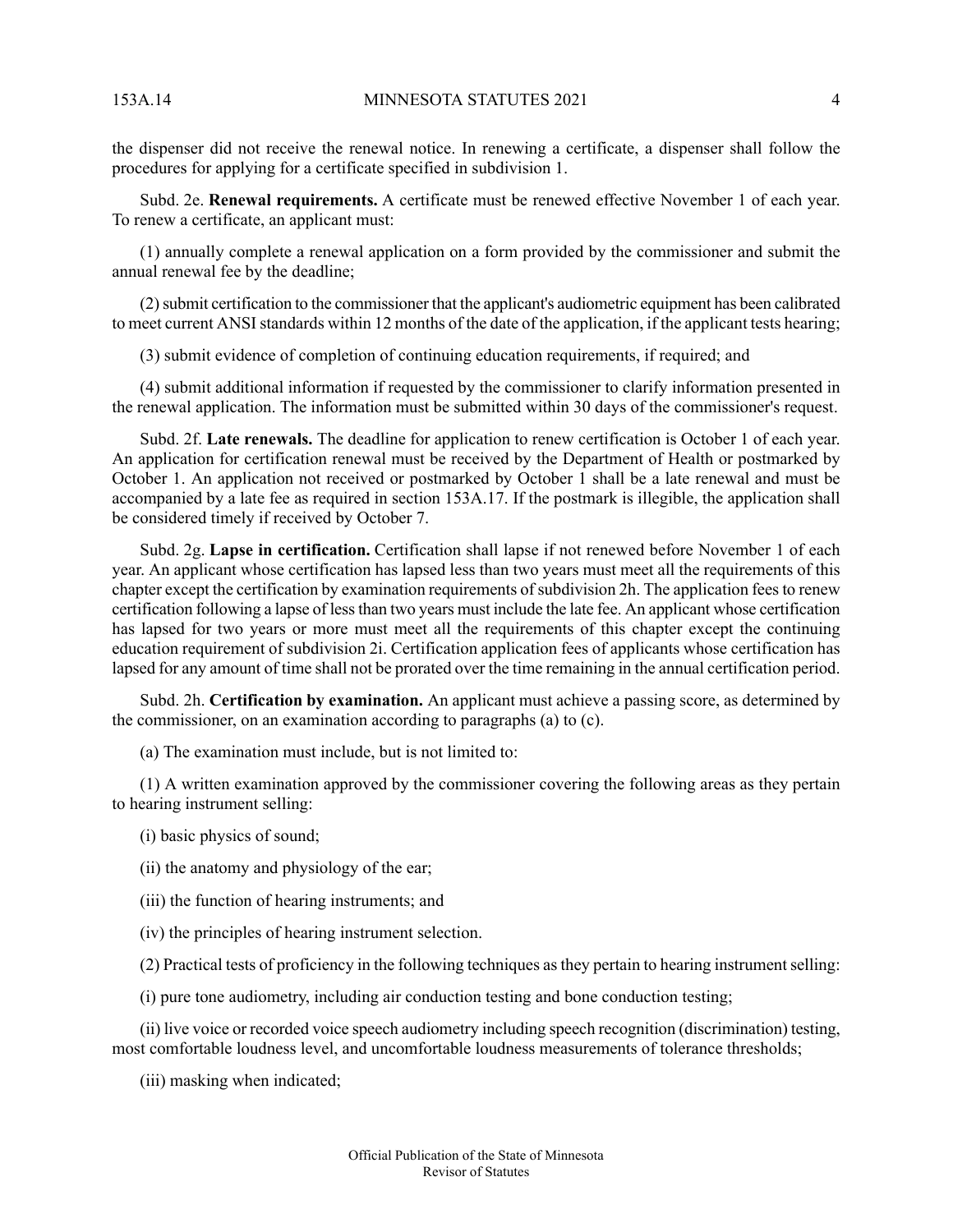(iv) recording and evaluation of audiograms and speech audiometry to determine proper selection and fitting of a hearing instrument;

(v) taking ear mold impressions;

(vi) using an otoscope for the visual observation of the entire ear canal; and

(vii) state and federal laws, rules, and regulations.

(b) The practical examination shall be administered by the commissioner at least twice a year.

(c) An applicant must achieve a passing score on all portions of the examination within a two-year period. An applicant who does not achieve a passing score on all portions of the examination within a two-year period must retake the entire examination and achieve a passing score on each portion of the examination. An applicant who does not apply for certification within one year of successful completion of the examination must retake the examination and achieve a passing score on each portion of the examination. An applicant may not take any part of the practical examination more than three times in a two-year period.

Subd. 2i. **Continuing education requirement.** On forms provided by the commissioner, each certified dispenser must submit with the application for renewal of certification evidence of completion of ten course hours of continuing education earned within the 12-month period of November 1 to October 31, between the effective and expiration dates of certification. Continuing education courses must be directly related to hearing instrument dispensing and approved by the International Hearing Society, the American Speech-Language-Hearing Association, or the American Academy of Audiology. Evidence of completion of the ten course hours of continuing education must be submitted by December 1 of each year. This requirement does not apply to dispensers certified for less than one year.

Subd. 2j. **Required use of certification number.** The certification holder must use the certification number on all contracts, bills of sale, and receipts used in the sale of hearing instruments.

Subd. 3. **Nontransferability of certificate.** A certificate may not be transferred.

Subd. 4. **Dispensing of hearing instruments without certificate.** Except as provided in subdivisions 4a and 4c, and in sections 148.512 to 148.5198, it is unlawful for any person not holding a valid certificate to dispense a hearing instrument as defined in section 153A.13, subdivision 3. A person who dispenses a hearing instrument without the certificate required by this section is guilty of a gross misdemeanor.

Subd. 4a. **Trainees.** (a) A person who is not certified under thissection may dispense hearing instruments as a trainee for a period not to exceed 12 months if the person:

(1) submits an application on forms provided by the commissioner;

(2) is under the supervision of a certified dispenser meeting the requirements of this subdivision;

(3) meets all requirements for certification except passage of the examination required by this section; and

(4) uses the title "dispenser trainee" in contacts with the patients, clients, or consumers.

(b) A certified hearing instrument dispenser may not supervise more than two trainees at the same time and may not directly supervise more than one trainee at a time. The certified dispenser is responsible for all actions or omissions of a trainee in connection with the dispensing of hearing instruments. A certified dispenser may not supervise a trainee if there are any commissioner, court, or other orders, currently in effect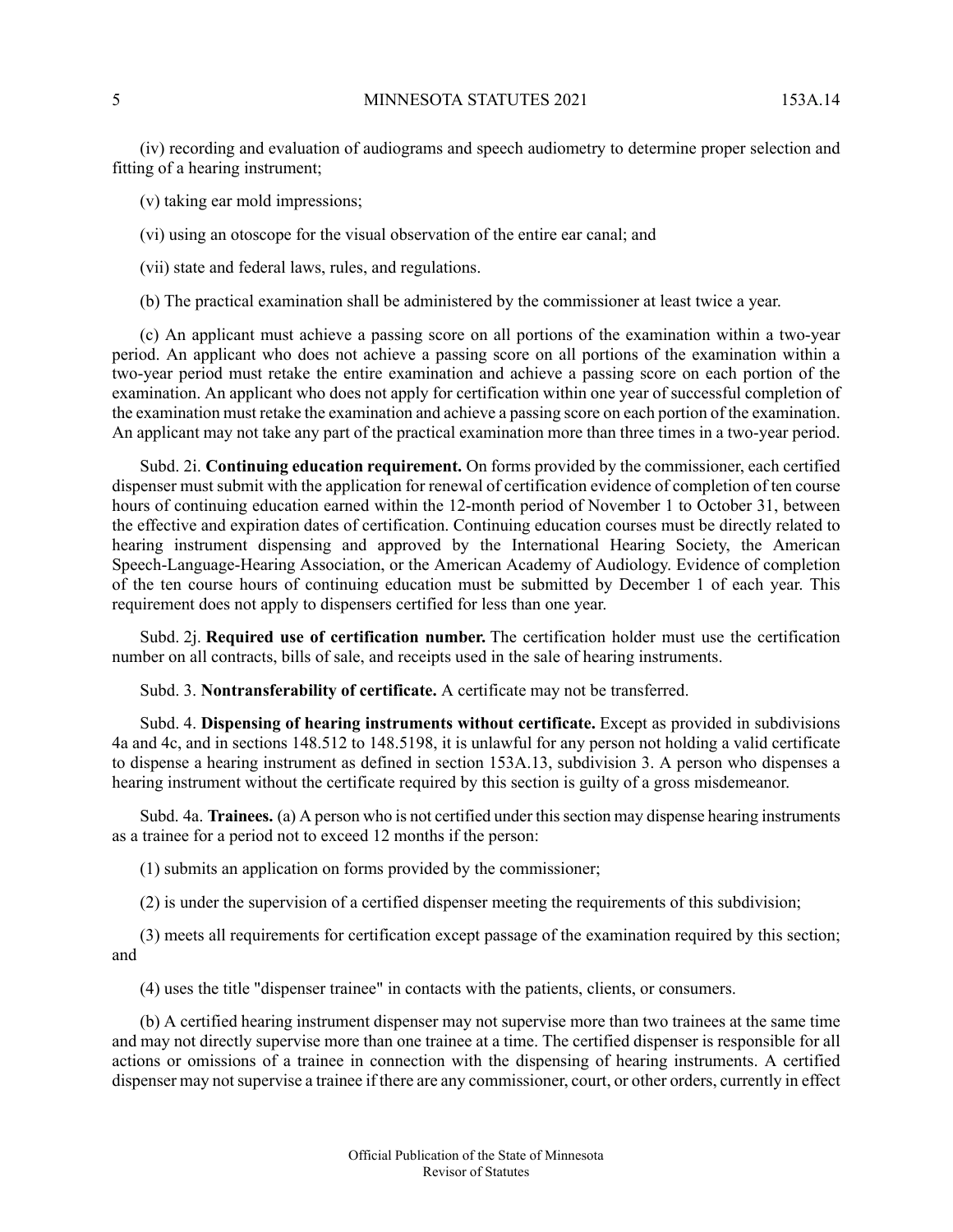or issued within the last five years, that were issued with respect to an action or omission of a certified dispenser or a trainee under the certified dispenser's supervision.

Until taking and passing the practical examination testing the techniques described in subdivision 2h, paragraph (a), clause (2), trainees must be directly supervised in all areas described in subdivision 4b, and the activities tested by the practical examination. Thereafter, trainees may dispense hearing instruments under indirect supervision until expiration of the trainee period. Under indirect supervision, the trainee must complete two monitored activities a week. Monitored activities may be executed by correspondence, telephone, or other telephonic devices, and include, but are not limited to, evaluation of audiograms, written reports, and contracts. The time spent in supervision must be recorded and the record retained by the supervisor.

Subd. 4b. **Hearing testing protocol.** A dispenser when conducting a hearing test for the purpose of hearing instrument dispensing must:

(1) comply with the United States Food and Drug Administration warning regarding potential medical conditions required by Code of Federal Regulations, title 21, section 801.420;

(2) complete a case history of the client's hearing;

(3) inspect the client's ears with an otoscope; and

(4) conduct the following tests on both ears of the client and document the results, and if for any reason one of the following tests cannot be performed pursuant to the United States Food and Drug Administration guidelines, an audiologist shall evaluate the hearing and the need for a hearing instrument:

 $(i)$  air conduction at 250, 500, 1,000, 2,000, 4,000, and 8,000 Hertz. When a difference of 20 dB or more occurs between adjacent octave frequencies the interoctave frequency must be tested;

(ii) bone conduction at 500, 1,000, 2,000, and 4,000 Hertz for any frequency where the air conduction threshold is greater than 15 dB HL;

(iii) monaural word recognition (discrimination), with a minimum of 25 words presented for each ear; and

(iv) loudness discomfort level, monaural, for setting a hearing instrument's maximum power output; and

(5) include masking in all tests whenever necessary to ensure accurate results.

Subd. 4c. **Reciprocity.** (a) A person who has dispensed hearing instruments in another jurisdiction may dispense hearing instruments as a trainee under indirect supervision if the person:

(1) satisfies the provisions of subdivision 4a, paragraph (a);

(2) submits a signed and dated affidavit stating that the applicant is not the subject of a disciplinary action or past disciplinary action in this or another jurisdiction and is not disqualified on the basis of section 153A.15, subdivision 1; and

(3) provides a copy of a current credential as a hearing instrument dispenser held in the District of Columbia or a state or territory of the United States.

(b) A person becoming a trainee under this subdivision who fails to take and pass the practical examination described in subdivision 2h, paragraph (a), clause (2), when next offered must cease dispensing hearing instruments unless under direct supervision.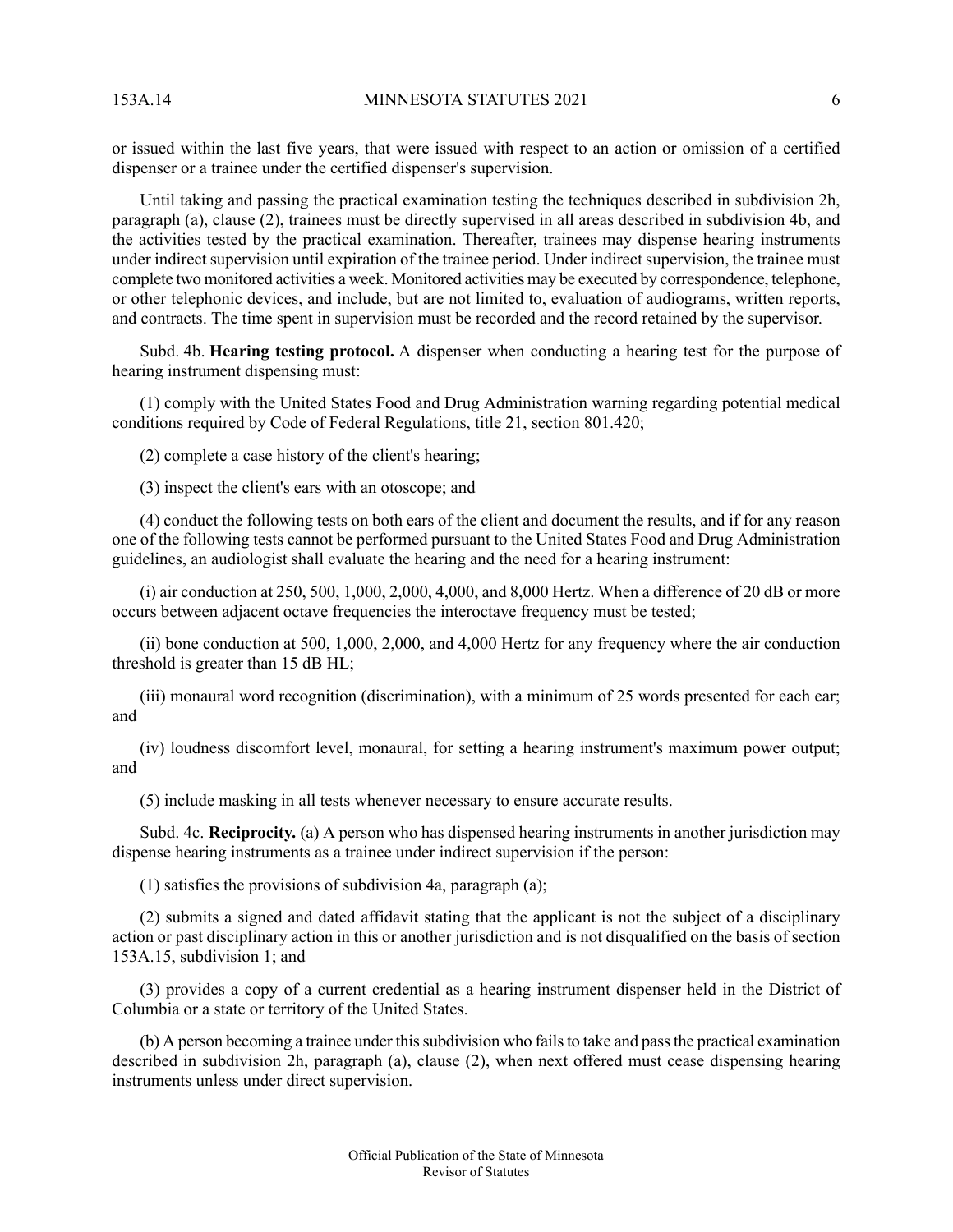Subd. 4d. **Expiration of trainee period.** The trainee period automatically expirestwo monthsfollowing notice of passing all examination requirements of subdivision 2h.

Subd. 4e. **Hearing aids; enforcement.** Costs incurred by the Minnesota Department of Health for conducting investigations of unlicensed hearing aid dispensers shall be apportioned between all licensed or credentialed professions that dispense hearing aids.

Subd. 5. **Rulemaking authority.** The commissioner shall adopt rules under chapter 14 to implement this chapter. The rules may include procedures and standards relating to the certification requirement, the scope of authorized practice, fees, supervision required, continuing education, career progression, disciplinary matters, and examination procedures.

Subd. 6. **Hearing instruments to comply with federal and state requirements.** The commissioner shall ensure that hearing instruments are dispensed in compliance with state requirements and the requirements of the United States Food and Drug Administration. Failure to comply with state or federal regulations may be grounds for enforcement actions under section 153A.15, subdivision 2.

Subd. 7. [Repealed, 1998 c 317 s 29]

Subd. 8. [Repealed, 2005 c 147 art 7 s 20]

Subd. 9. **Consumer rights.** A hearing instrument dispenser shall comply with the requirements of sections 148.5195, subdivision 3, clause (20); 148.5197; and 148.5198.

Subd. 10. [Repealed, 2005 c 147 art 7 s 20]

Subd. 11. **Requirement to maintain current information.** A dispenser must notify the commissioner in writing within 30 days of the occurrence of any of the following:

(1) a change of name, address, home or business telephone number, or business name;

(2) the occurrence of conduct prohibited by section 153A.15;

(3) a settlement, conciliation court judgment, or award based on negligence, intentional acts, or contractual violations committed in the dispensing of hearing instruments by the dispenser; and

<span id="page-6-0"></span>(4) the cessation of hearing instrument dispensing activities as an individual or a business.

History: 1988 c 689 art 2 s 56; 1992 c 464 art 2 s 1; 1993 c 201 s 3; 1995 c 164 s 25; 1998 c 317 s 18-24; 2000 c 460 s 54-60; 2003 c 87 s 47,48; 2005 c 147 art 7 s 12-16; 2006 c 267 art 2 s 16; 2008 c 189 s 23-25; 2009 c 79 art 10 s 50; 2016 c 179 s 34,35; 1Sp2017 c 6 art 10 s 128,129

#### **153A.15 PROHIBITED ACTS; ENFORCEMENT; AND PENALTY.**

Subdivision 1. **Prohibited acts.** The commissioner may take enforcement action as provided under subdivision 2 against a dispenser of hearing instruments for the following acts and conduct:

(1) dispensing a hearing instrument to a minor person 18 years or younger unless evaluated by an audiologist for hearing evaluation and hearing aid evaluation;

(2) being disciplined through a revocation, suspension, restriction, or limitation by another state for conduct subject to action under this chapter;

(3) presenting advertising that is false or misleading;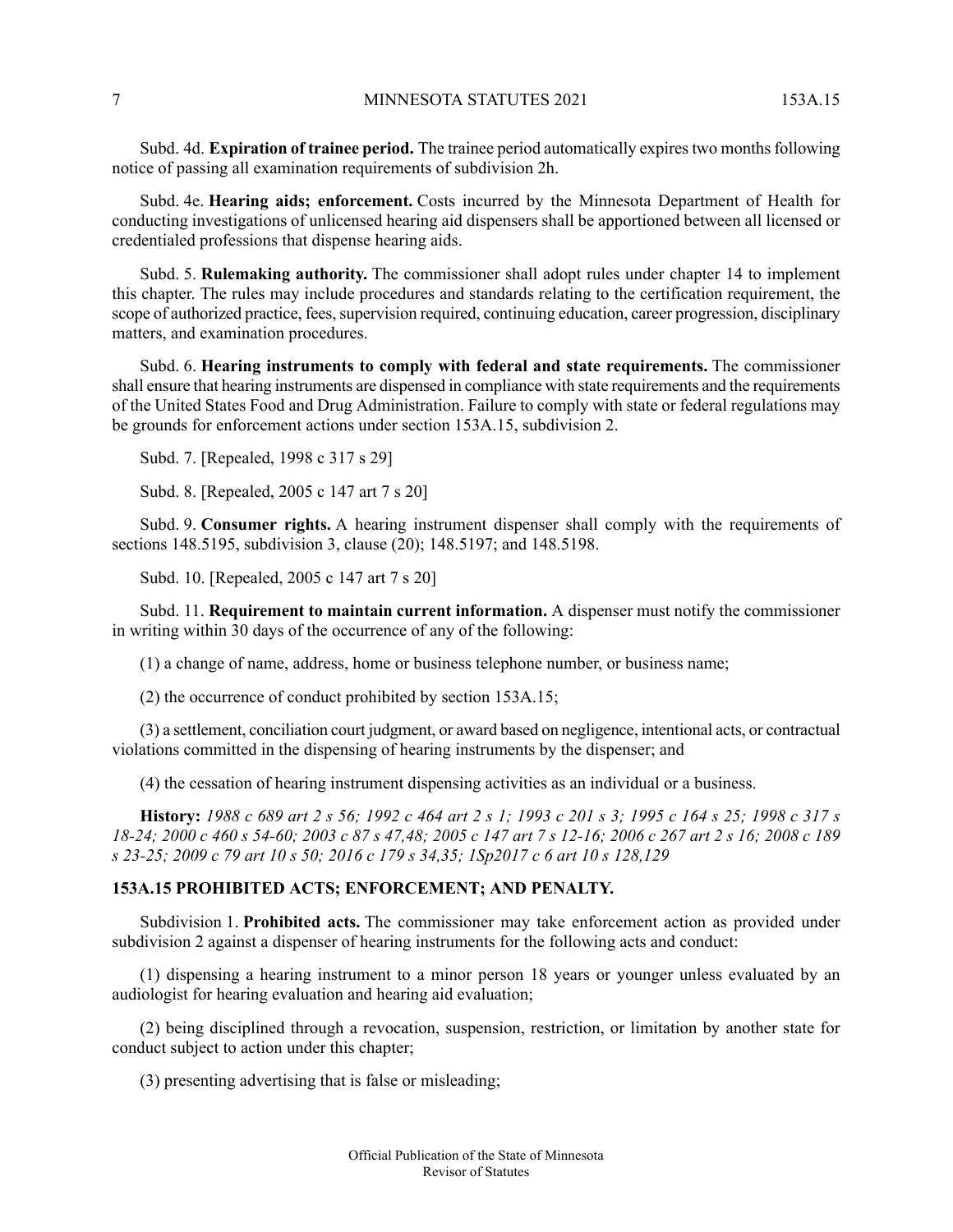(4) providing the commissioner with false or misleading statements of credentials, training, or experience;

(5) engaging in conduct likely to deceive, defraud, or harm the public; or demonstrating a willful or careless disregard for the health, welfare, or safety of a consumer;

(6) splitting fees or promising to pay a portion of a fee to any other professional other than a fee for services rendered by the other professional to the client;

(7) engaging in abusive or fraudulent billing practices, including violations of federal Medicare and Medicaid laws, Food and Drug Administration regulations, or state medical assistance laws;

(8) obtaining money, property, or services from a consumer through the use of undue influence, high pressure sales tactics, harassment, duress, deception, or fraud;

(9) performing the services of a certified hearing instrument dispenser in an incompetent or negligent manner;

(10) failing to comply with the requirements of this chapter as an employer, supervisor, or trainee;

(11) failing to provide information in a timely manner in response to a request by the commissioner, commissioner's designee, or the advisory council;

(12) being convicted within the past five years of violating any laws of the United States, or any state or territory of the United States, and the violation is a felony, gross misdemeanor, or misdemeanor, an essential element of which relates to hearing instrument dispensing, except as provided in chapter 364;

(13) failing to cooperate with the commissioner, the commissioner's designee, or the advisory council in any investigation;

(14) failing to perform hearing instrument dispensing with reasonable judgment, skill, or safety due to the use of alcohol or drugs, or other physical or mental impairment;

(15) failing to fully disclose actions taken against the applicant or the applicant's legal authorization to dispense hearing instruments in this or another state;

(16) violating a state or federal court order or judgment, including a conciliation court judgment, relating to the activities of the applicant in hearing instrument dispensing;

(17) having been or being disciplined by the commissioner of the Department of Health, or other authority, in this or another jurisdiction, if any of the grounds for the discipline are the same or substantially equivalent to those in sections 153A.13 to 153A.18;

(18) misrepresenting the purpose of hearing tests, or in any way communicating that the hearing test or hearing test protocol required by section 153A.14, subdivision 4b, is a medical evaluation, a diagnostic hearing evaluation conducted by an audiologist, or is other than a test to select a hearing instrument, except that the hearing instrument dispenser can determine the need for or recommend the consumer obtain a medical evaluation consistent with requirements of the United States Food and Drug Administration;

 $(19)$  violating any of the provisions of sections 148.5195, subdivision 3, clause (20); 148.5197; 148.5198; and 153A.13 to 153A.18; and

(20) aiding or abetting another person in violating any of the provisions of sections 148.5195, subdivision 3, clause (20); 148.5197; 148.5198; and 153A.13 to 153A.18.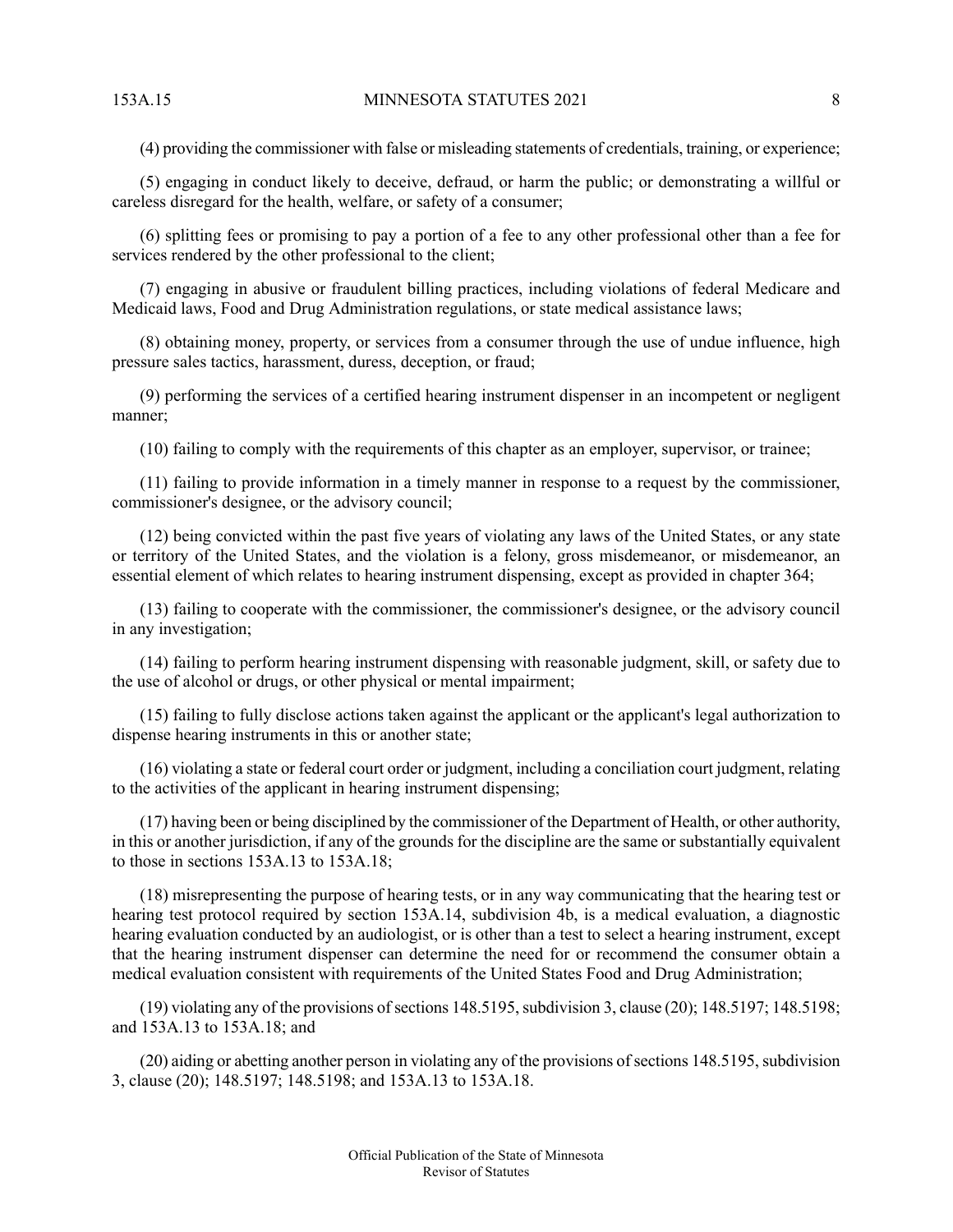Subd. 2. **Enforcement actions.** When the commissioner finds that a dispenser of hearing instruments has violated one or more provisions of this chapter, the commissioner may do one or more of the following:

(1) deny or reject the application for a certificate;

(2) revoke the certificate;

(3) suspend the certificate;

(4) impose, for each violation, a civil penalty that deprives the dispenser of any economic advantage gained by the violation and that reimburses the Department of Health for costs of the investigation and proceeding resulting in disciplinary action, including the amount paid for services of the Office of Administrative Hearings, the amount paid for services of the Office of the Attorney General, attorney fees, court reporters, witnesses, reproduction of records, advisory council members' per diem compensation, department staff time, and expenses incurred by advisory council members and department staff;

(5) censure or reprimand the dispenser;

(6) revoke or suspend the right to supervise trainees;

(7) revoke or suspend the right to be a trainee;

(8) impose a civil penalty not to exceed \$10,000 for each separate violation; or

(9) any other action reasonably justified by the individual case.

Subd. 2a. **Hearings.** If the commissioner proposes to take action against the dispenser as described in subdivision 2, the commissioner must first notify the person against whom the action is proposed to be taken and provide the person with an opportunity to request a hearing under the contested case provisions of chapter 14. Service of a notice of disciplinary action may be made personally or by certified mail, return receipt requested. If the person does not request a hearing by notifying the commissioner within 30 days after service of the notice of the proposed action, the commissioner may proceed with the action without a hearing.

Subd. 3. **Procedures.** The commissioner shall establish, in writing, internal operating procedures for receiving and investigating complaints and imposing enforcement actions. The written internal operating procedures may include procedures for sharing complaint information with government agencies in this and other states. Procedures for sharing complaint information must be consistent with the requirements for handling government data under chapter 13.

Subd. 3a. **Discovery.** In all matters relating to the lawful regulation activities under this chapter, the commissioner may issue subpoenas to require the attendance and testimony of witnesses and production of books, records, correspondence, and other information relevant to any matter involved in the investigation. The commissioner or the commissioner's designee may administer oathsto witnesses or take their affirmation. A subpoena may be served upon any person it names anywhere in the state by any person authorized to serve subpoenas or other processes in civil actions of the district courts. If a person to whom a subpoena is issued does not comply with the subpoena, the commissioner may apply to the district court in any district and the court shall order the person to comply with the subpoena. Failure to obey the order of the court may be punished by the court as contempt of court. All information pertaining to individual medical records obtained under this section is health data under section 13.3805, subdivision 1.

Subd. 4. **Penalties.** Except as provided in section 153A.14, subdivision 4, a person violating this chapter is guilty of a misdemeanor. The commissioner may impose an automatic civil penalty equal to one-fourth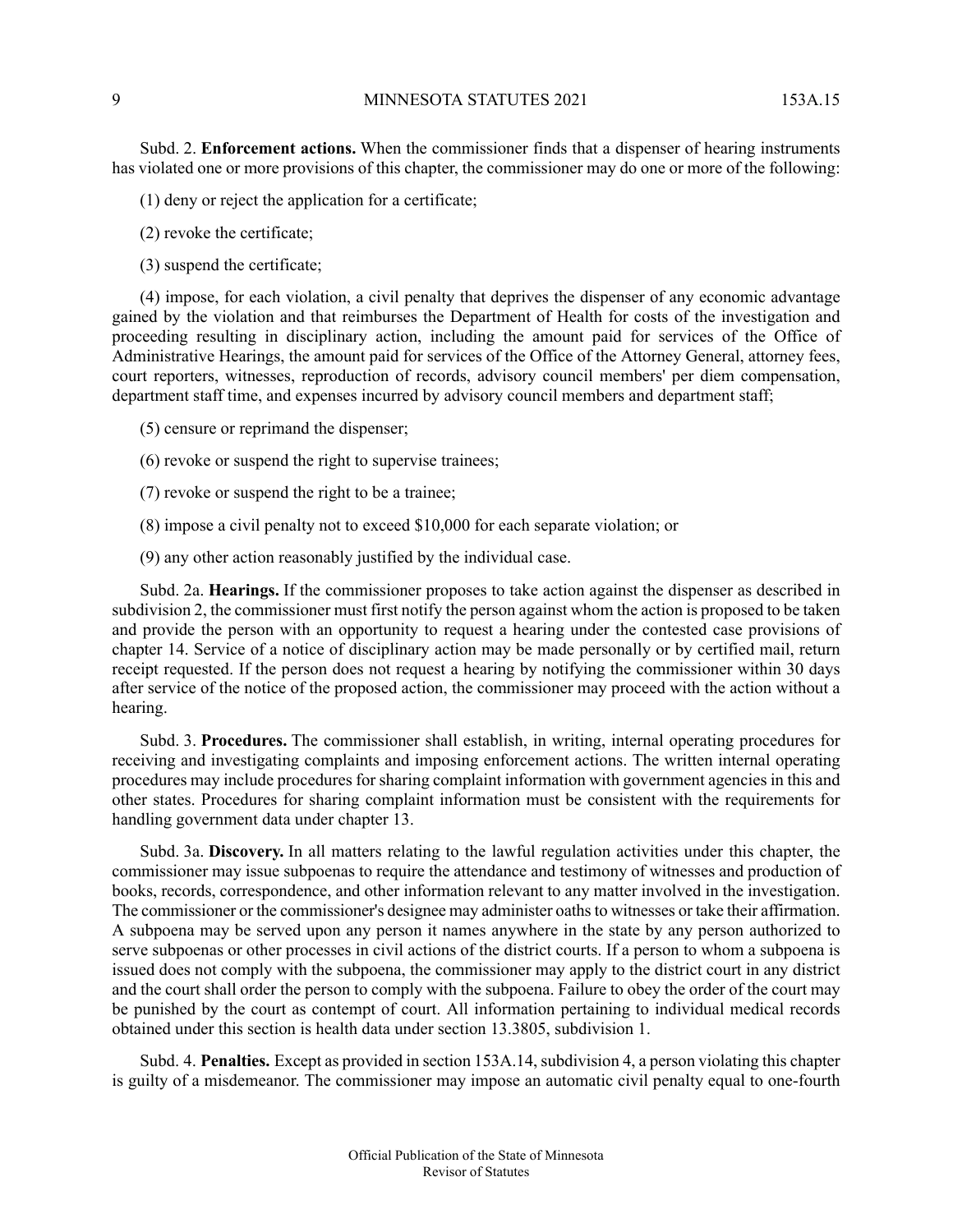the renewal fee on each hearing instrument seller who fails to renew the certificate required in section 153A.14 by the renewal deadline.

Subd. 5. **Authority to contract.** The commissioner shall contract with the health professionals services program as authorized by sections 214.31 to 214.37 to provide these services to practitioners under this chapter. The health professionalsservices program does not affect the commissioner's authority to discipline violations of this chapter.

History: 1988 c 689 art 2 s 57; 1989 c 282 art 2 s 47; 1991 c 202 s 10, 11, 41; 1992 c 464 art 2 s 1; 1993 c 201 s 4; 1995 c 164 s 26,27; 1997 c 187 art 2 s 7; 1998 c 317 s 25,26; 1999 c 227 s 22; 2000 c 460 s 61; 2005 c 147 art 7 s 17; 2006 c 267 art 2 s 17; 2016 c 158 art 1 s 70; 2016 c 179 s 36

<span id="page-9-0"></span>**153A.16** [Repealed, 1991 c 202 s 42]

### **153A.17 EXPENSES; FEES.**

(a) The expenses for administering the certification requirements, including the complaint handling system for hearing aid dispensers in sections 153A.14 and 153A.15, and the Consumer Information Center under section 153A.18, must be paid from initial application and examination fees, renewal fees, penalties, and fines. The commissioner shall only use fees collected under this section for the purposes of administering this chapter. The legislature must not transfer money generated by these fees from the state government special revenue fund to the general fund. Surcharges collected by the commissioner of health under section 16E.22 are not subject to this paragraph.

(b) The fees are as follows:

(1) the initial certification application fee is \$772.50;

(2) the annual renewal certification application fee is \$750;

(3) the initial examination fee for the practical portion is \$1,200, and \$600 for each time it is taken, thereafter; for individuals meeting the requirements of section 148.515, subdivision 2, the fee for the practical portion of the hearing instrument dispensing examination is \$600 each time it is taken;

(4) the trainee application fee is \$230;

(5) the penalty fee for late submission of a renewal application is \$260; and

(6) the fee for verification of certification to other jurisdictions or entities is \$25.

(c) The commissioner may prorate the certification fee for new applicants based on the number of quarters remaining in the annual certification period.

(d) All fees are nonrefundable. All fees, penalties, and fines received must be deposited in the state government special revenue fund.

<span id="page-9-1"></span>(e) Hearing instrument dispensers who were certified before January 1, 2018, shall pay a onetime surcharge of \$22.50 to renew their certification when it expires after October 31, 2020. The surcharge shall cover the commissioner's costs associated with criminal background checks.

**History:** 1988 c 689 art 2 s 59; 1991 c 202 s 12; 1993 c 201 s 5; 1995 c 164 s 28; 1997 c 203 art 2 s 18; 2003 c 87 s 49; 1Sp2003 c 14 art 7 s 54; 2009 c 79 art 10 s 35; 2012 c 278 art 2 s 20; 1Sp2017 c 6 art *10 s 130*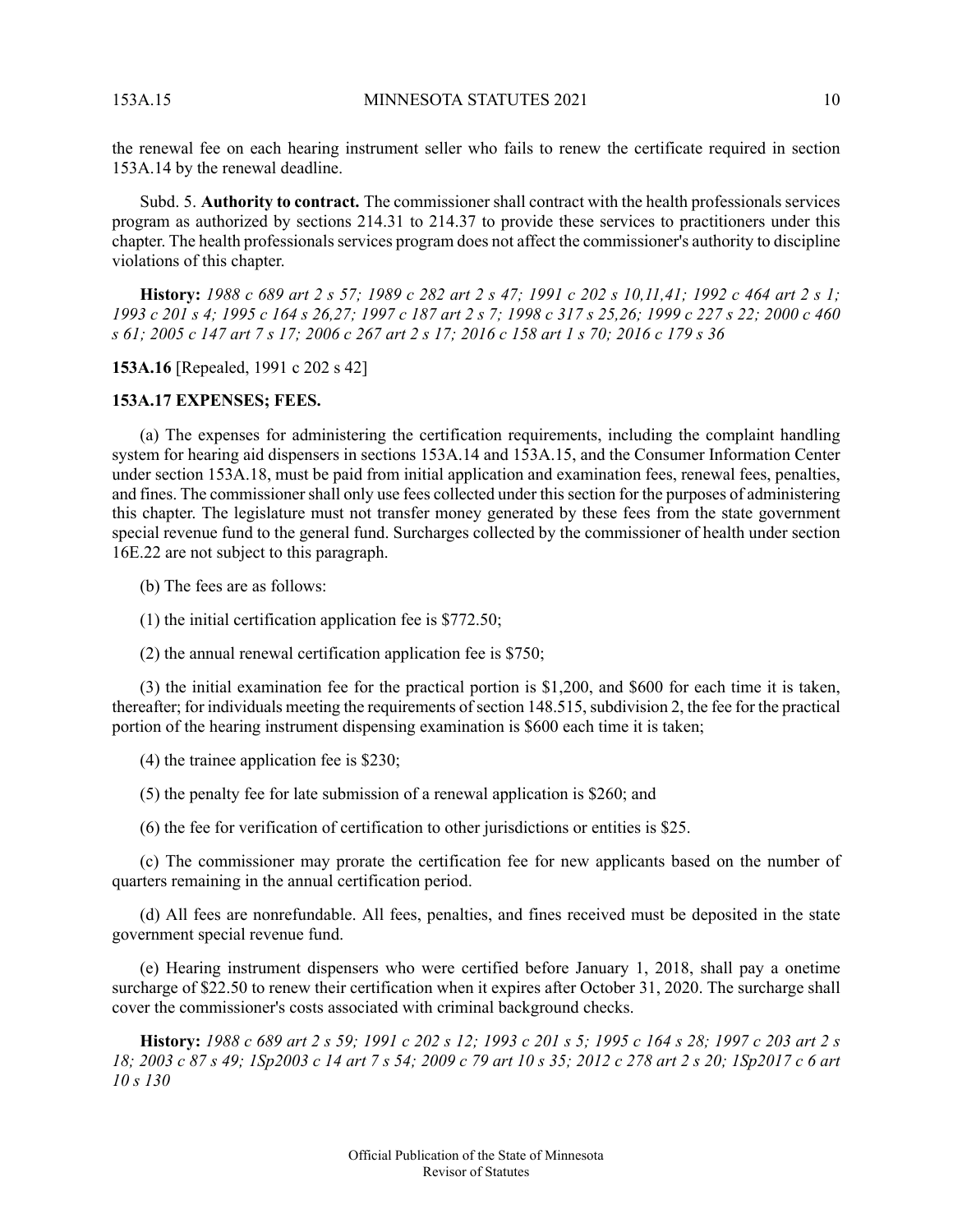# **153A.175 PENALTY FEES.**

(a) The penalty fee for holding oneself out as a hearing instrument dispenser without a current certificate after the credential has expired and before it is renewed is one-half the amount of the certificate renewal fee for any part of the first day, plus one-half the certificate renewal fee for any part of any subsequent days up to 30 days.

(b) The penalty fee for applicants who hold themselves out as hearing instrument dispensers after expiration of the trainee period and before being issued a certificate is one-half the amount of the certificate application fee for any part of the first day, plus one-half the certificate application fee for any part of any subsequent days up to 30 days. This paragraph does not apply to applicants not qualifying for a certificate who hold themselves out as hearing instrument dispensers.

(c) The penalty fee for practicing hearing instrument dispensing and failing to submit a continuing education report by the due date with the correct number or type of hours in the correct time period is \$200 plus \$200 for each missing clock hour. "Missing" means not obtained between the effective and expiration dates of the certificate, the one-month period following the certificate expiration date, or the 30 days following notice of a penalty fee for failing to report all continuing education hours. The certificate holder must obtain the missing number of continuing education hours by the next reporting due date.

<span id="page-10-0"></span>(d) Civil penalties and discipline incurred by certificate holders prior to August 1, 2005, for conduct described in paragraph (a), (b), or (c) shall be recorded as nondisciplinary penalty fees. Payment of a penalty fee does not preclude any disciplinary action reasonably justified by the individual case.

**History:** *2005 c 147 art 9 s 4; 2008 c 189 s 26*

# **153A.18 CONSUMER INFORMATION CENTER.**

The commissioner shall establish a Consumer Information Center to assist actual and potential purchasers of hearing aids by providing them with information regarding hearing instrument sales. The Consumer Information Center shall disseminate information about consumers' legal rights related to hearing instrument sales, provide information relating to complaints about dispensers of hearing instruments, and provide information about outreach and advocacy services for consumers of hearing instruments. In establishing the center and developing the information, the commissioner shall consult with representatives of hearing instrument dispensers, audiologists, physicians, and consumers.

**History:** *1988 c 689 art 2 s 60; 1995 c 164 s 29*

**153A.19** Subdivision 1. [Repealed, 1995 c 164 s 35]

Subd. 2. [Repealed, 2005 c 147 art 7 s 20]

<span id="page-10-1"></span>Subd. 3. [Repealed, 2005 c 147 art 7 s 20]

Subd. 4. [Repealed, 2005 c 147 art 7 s 20]

Subd. 5. [Repealed, 2005 c 147 art 7 s 20]

Subd. 6. [Repealed, 2005 c 147 art 7 s 20]

Subd. 7. [Repealed, 2005 c 147 art 7 s 20]